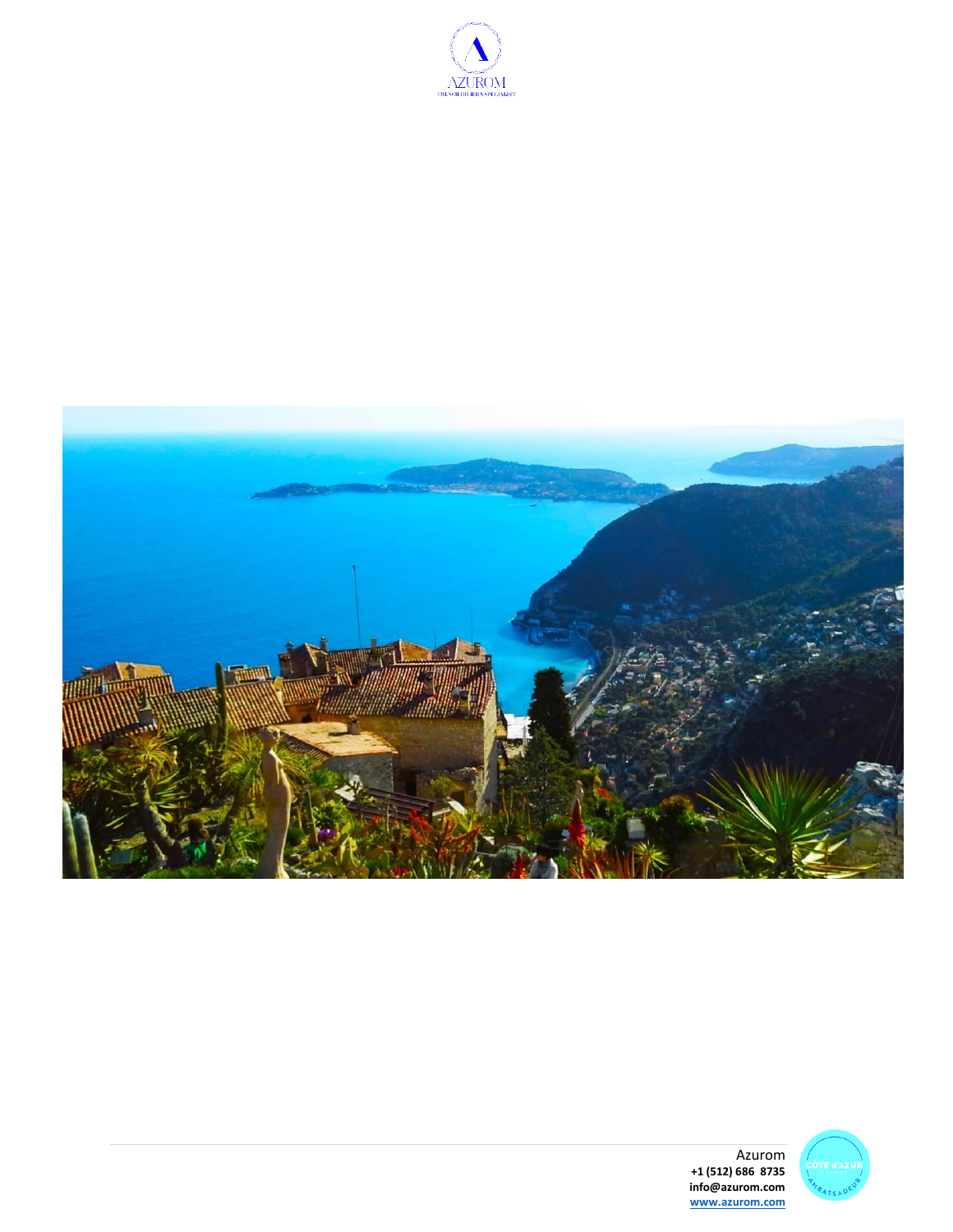

## **ALL LEGAL INFORMATION**

Our return policy, trips waivers, terms and conditions, privacy policy.

## **RELEASE AND ASSUMPTION OF RISK**

I acknowledge that I intend to undertake an organized activity with AZUROM LLC. ("AZUROM") and that in order to do this I will need to involve myself in related aspects of such activity including, but not limited to special travel, risks of various kinds and degrees, differing living conditions and foods, a variety of interpersonal interaction and close-quarter conditions, varying types of medical risks, hazards, availability of medical care and support, and differing weather conditions and altitudes and any risks that may come of such. In consideration of, and as payment for, the right to participate in such activities, services or food arranged for me by AZUROM I have and hereby assume all the associated risks and conditions involved with such activities and shall hold AZUROM, its officers, agents, and employees harmless from any and all liability, actions, causes of action, debts, claims and demand of any kind and nature whatsoever which I now have or which may arise out of or in connection with my French Riviera Trip or participation in any other activities arranged for me by AZUROM. The terms hereof shall serve as a release and assumption of risk for my heirs, executors and administrators and for all members of my family, including any minors accompanying me. The limitations and exclusions of liability set out in this Contract apply to the maximum extent permitted by applicable law and survive termination of the Contract for whatever reason. This Release and Assumption of Risk is meant to compliment the Assumption of Risk Provision Found in Section 13, Terms and Conditions, and any additional Assumption of Risk waivers I may have to sign based on my specific travel program.

#### **CLIENT AGREEMENT**

• The French Riviera Trip Representative(s) is responsible for the general equipment and logistics of the French Riviera Trip including, but not limited to, the choice of team support, routes, housing, and any change of activities. During the French Riviera Trip, the Representative may assist clients on certain aspects of the French Riviera Trip/activity, or may delegate such provision of assistance to staff members, agents, or thirdparty support. The Representative, assistant, or any other French Riviera Trip personnel as identified herein will demonstrate reasonable procedures and/or safety information required for the French Riviera Trip or activity. The Client is expected to fully understand these instructions and procedures and comply with them at all times during the French Riviera Trip or activity. It is the Client's responsibility to immediately notify the French Riviera Trip Representative and/or those support staff identified herein if they do not fully understand any and all instructions and procedures that have been explained to them by French Riviera Trip personnel.

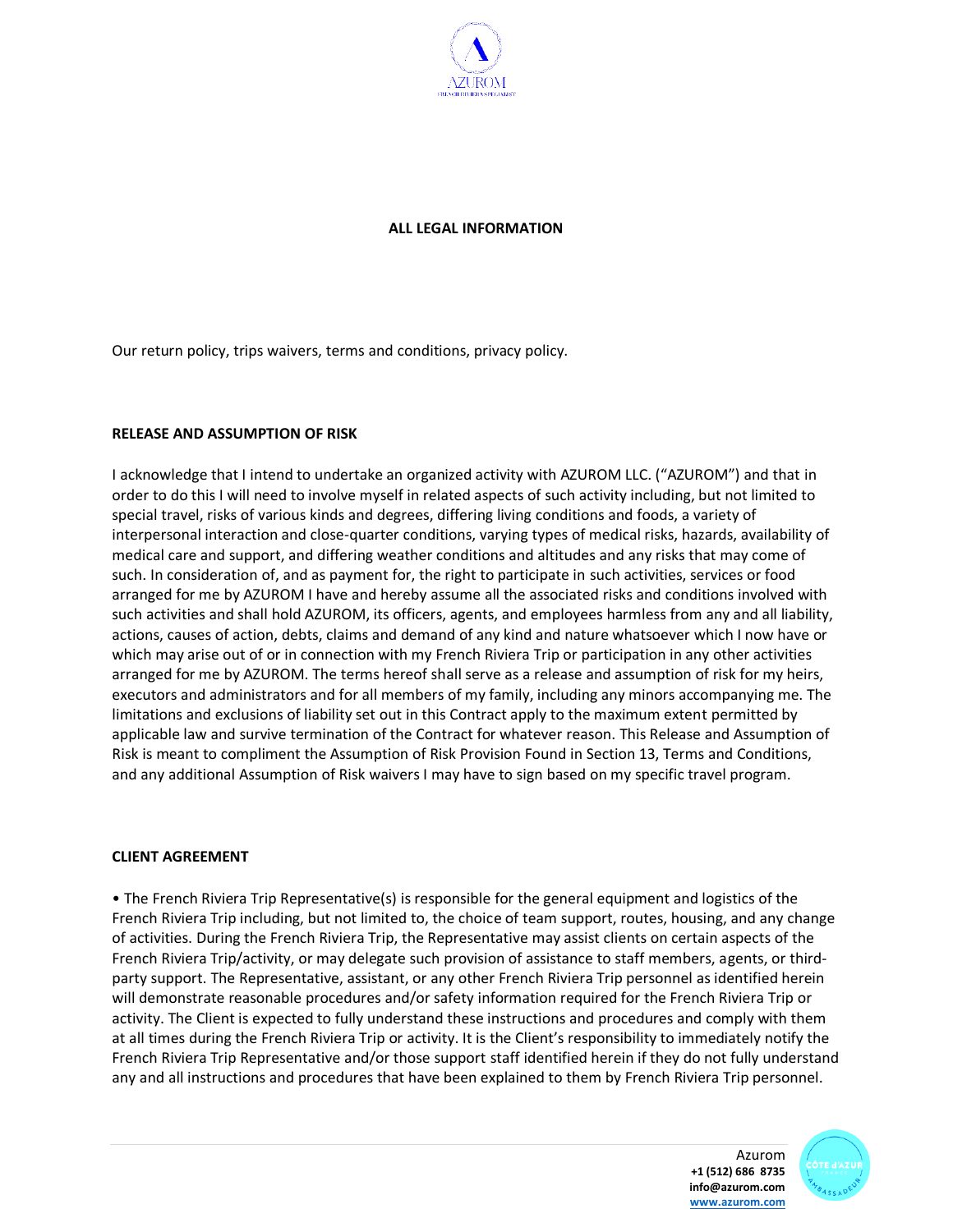

• The French Riviera Trip Representative(s), assistants and/or third-party support shall not be responsible for carrying any personal equipment of the Client except where specified in the general instructions provided for your French Riviera Trip. In the instance that the Client willfully hands over and/or is incapable of carrying their personal equipment, the French Riviera Trip Representative(s), assistants and/or third-party support are not responsible or liable for any of the Client's personal equipment.

• The Client understands that they may have to deal with diverse environments including, but not limited to, changes in temperature, weather, terrain, government action or culture. Though not anticipated in France, dangers and medical problems may occur. This environment and living closely in a small group may generate stress problems for the Client. AZUROM shall not be held liable or responsible for any instances laid out in the foregoing paragraph.

• The team Representative to do so may in the interest of safety request the participants to stop any activity, or in such extreme circumstances as required, terminate the entirety of the French Riviera Trip at any time during said French Riviera Trip.

• The Client has filled in all relevant forms and documents truthfully and agrees to the Release and Assumption of Risk.

• You have read all the information supplied to you including the Terms and Conditions and have accepted them without qualification.

• Applicant shall be responsible for making all travel arrangements to and from the originating city, i.e. they shall be solely responsible for all costs, bookings and other transportation related arrangements to and from the city or location from which the French Riviera Trip begins. Alternatively, if the Applicant wishes AZUROM to make such arrangements, they should notify AZUROM of the request in writing via email. AZUROM's receipt of such notification shall not create an obligation of AZUROM to comply with the request, and AZUROM shall bear no costs (damage or otherwise) associated with either arranging travel that is not within the scope and costs of the advertised French Riviera Trip, or the rejection of the applicant's request.

• The Client gives AZUROM permission to use any photographs or video footage taken during the French Riviera Trip in their marketing materials.

## **TERMS AND CONDITIONS**

These are the terms and conditions which will apply to your booking. By booking a French Riviera Trip you agree to be bound to all terms and conditions. Your signature below confirms that you have read and agree to the Terms and Conditions on this form, and that you understand that these terms apply to all in your party (if multiple names appear on the attached invoice).

#### 1. GENERAL STATEMENT

All persons who intend to make a booking, have sent in an application or deposit, have paid for a booking in any amount (partial or full), and/or will or have begun or completed a French Riviera Trip with AZUROM, LLC ("AZUROM") have carefully read and understand the Terms and Conditions that follow and all other Contract Documents. By making a booking by telephone, or on the website www.AZUROM.com, or by email, or facsimile with AZUROM or its Agents, you accept on behalf of yourself and all those named on the booking



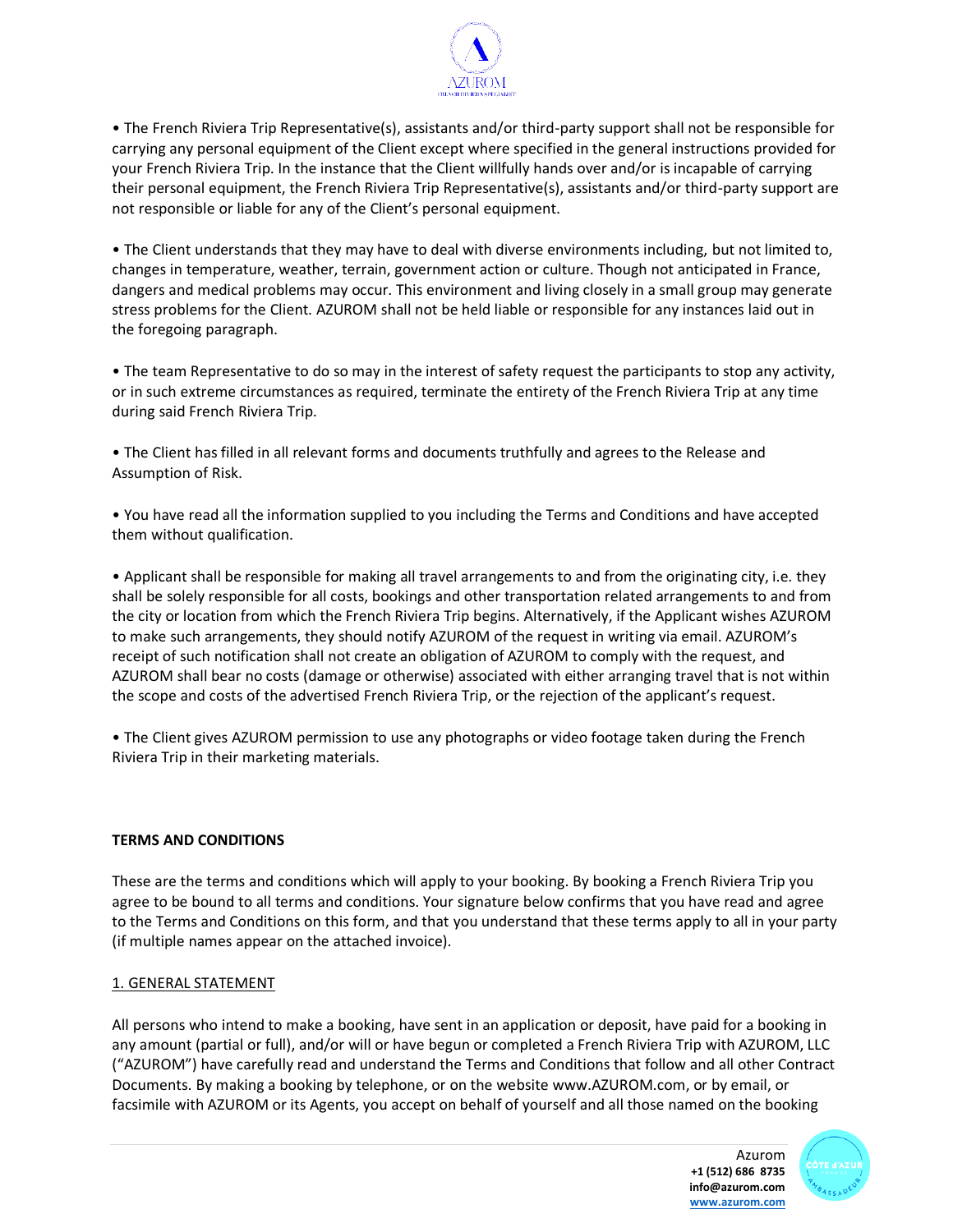

including minors and person with disabilities to be bound by these Terms and Conditions and Contract Documents. No persons shall be deemed to have booked a French Riviera Trip and AZUROM shall not assume any obligations and/or liability until timely receipt of the Applicant's properly completed and executed Application Documents, and the deposit (together with the Pre-departure Form, Medical Release, French Riviera Trip Waiver, Payment Invoice, "Contract Documents"). Prior to a proper and timely booking, AZUROM reserves the right to increase or decrease any and all prices. AZUROM, its affiliates, agents and representatives reserve the right to decline any booking at their discretion. The person or persons named on the booking are hereinafter referred to as the "Client". All bookings are made with AZUROM, however AZUROM may utilize the service of agents, affiliates and/or third-party suppliers for various services provided for or associated with your French Riviera Trip. These Terms and Conditions together with the Contract Documents shall constitute the entire agreement between AZUROM and the Client relating to the subject matter herein, and shall constitute a binding agreement. There are no verbal or written; representation(s), warranties, collateral agreement(s), prior agreement(s), description of services, or conditions, other than as expressed herein. The service to be provided is/are the French Riviera Trip(s) referred to in the booking confirmation.

## 2. CONDITIONS OF CARRIAGE

Carriage by road, air or by sea is subject to the individual carriers conditions. AZUROM's liability for death, and/or personal injury, and/or loss of and/or damage to luggage may be limited by the conditions in this agreement, international conventions, treaties, or any applicable law including the Athens, Warsaw or Montreal Conventions.

## 3. MEDICAL

Clients are obligated to review, complete, sign and return to AZUROM the Medical Information and Release Form as outlined in the Contract Documents. In addition, Clients are asked to review their Medical Information and Release Form as it relates to their French Riviera Trip. Any questions, comments or decisions related to the Client's physical or mental suitability for an French Riviera Trip shall take place between the Client and their medical practitioner. The Client must complete the medical form honestly, accurately and disclose all medical history and information. AZUROM will review the information submitted, and keep the information in accordance with the privacy policy as outlined in Medical Information Form. AZUROM reserves the right to challenge any information submitted, ask for further information or clarity on certain points, or reasonably reject or rescind a client's booking based on the medical information presented to AZUROM. In the event the Client has made a booking with AZUROM and subsequently is unable to complete the required medical form for any reason by the dates specified in the Contract Documents and/or Payment Invoice, AZUROM reserves the right to treat the booking as cancelled, and applicable cancellation penalties apply.

a. The Client acknowledges and understands Medical facilities vary from country to country and AZUROM makes no representations and gives no warranties in relation to the standard of such treatment. The Client agrees and acknowledges the risks, dangers, and limited availability or lack of any medical care associated with such travel and, together with all limitations of liability found in this document and the Contract Documents including those found in Medical Information and Release Form, absolve AZUROM of any liability of such risks, dangers and failure to provide medical care.

b. The Client understands the honest completion of the Medical Information and Release Form will assist all concerned in an emergency situation. In the event there is a dispute between AZUROM and the Client in regard to the Client's physical or mental suitability for an French Riviera Trip, the matter will be referred to a medical professional at the Client's expense.

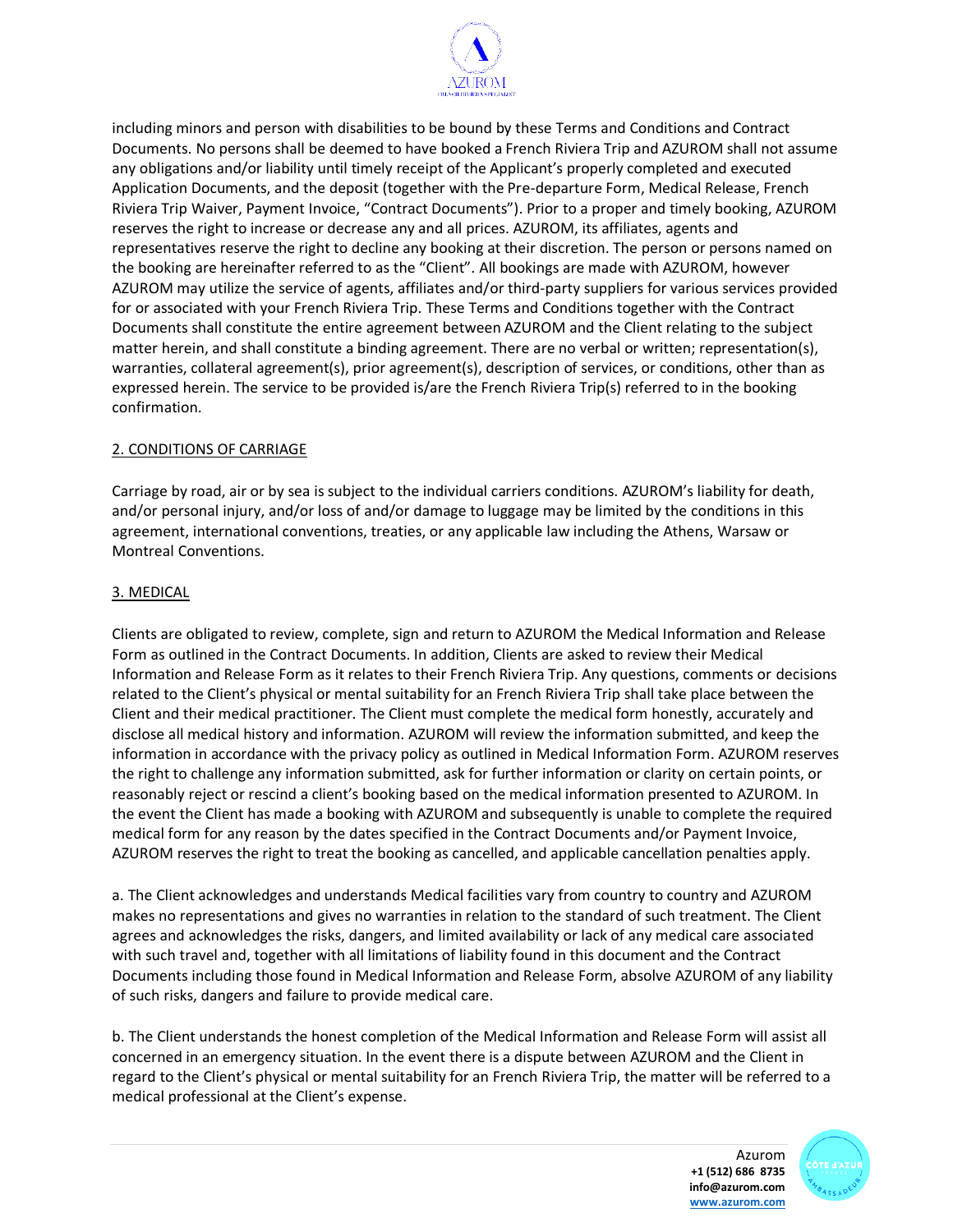

c. AZUROM must be notified in writing at the time of booking of any medical conditions, pregnancy, physically or mentally challenged conditions or disabilities which may affect fitness to travel. AZUROM shall not be held liable for the Client's failure to notify AZUROM of any such conditions, and the Client assumes all risk for failure to disclose all aforementioned medical conditions. The Client's failure to notify AZUROM of such conditions may result in the client being refused travel, in the case, that results in cancellation, 100% of the cancellation fees are the responsibility of the Client. Some French Riviera Trips may be unsuitable for Clients due to age, mobility, pregnancy or physical or mental conditions. It is the Client's responsibility to check prior to booking. AZUROM may refuse to carry pregnant women over 24 weeks or Clients with certain mental or physical conditions. AZUROM is not required to provide any special facilities unless it has been agreed to do so in writing. AZUROM will do its best to meet Clients special requests including dietary, but such requests do not form part of the Contract and therefore the AZUROM is not liable for failing to provide these requests.

## 4. CURRENCY

AZUROM sells its French Riviera Trips in United States Dollars (USD).

## 5. BOOKING DEPOSIT

At time of booking a non-refundable deposit is required per person per French Riviera Trip as indicated on your Payment Invoice. The following are AZUROM's booking deposit schedules:

• Bookings more than 180 days prior to departure shall require a deposit as indicated by the Payment Invoice.

• Bookings more than 60 days but less than 180 days prior to departure shall require a deposit, plus first payment as indicated by the Payment Invoice.

• Bookings less than 60 days prior to departure shall require full payment as indicated by the Payment Invoice. All payments must be made 60 days Prior Departure.

The non-refundable deposit should be sent to AZUROM. Some French Riviera Trips may require a higher deposit or full payment at the time of booking. If deposit is different from that outlined in this clause, AZUROM will notify the Client of this requirement at the time of booking and detailed on the Payment Invoice.

#### 6. FINAL PAYMENT AND ACCEPTANCE OF BOOKING

a. Final Payment: Acceptance of the Client's booking shall be confirmed in writing by AZUROM. Please refer to the confirmation invoice and/or confirmation email for details regarding final payment. Payment of the balance of the French Riviera Trip is 60 days. If full payment is not received by the due date, then rates and French Riviera Trip space cannot be guaranteed and AZUROM has a right to cancel your French Riviera Trip and keep any and all Client deposits. If a booking is made 90 days or less before the departure date of the first service booked, then the full payment amount is payable at the time of application and booking; failure to remit the full amount shall deem the French Riviera Trip voidable by AZUROM as it was not properly booked by the Client.

b. Client Details: In order for AZUROM to confirm and guarantee the Client's travel arrangements, the Client must provide all Client details with their final invoice payment as per the dates specified in the Contract Documents. If the Client does not provide all details 60 days or more before departure a fee of \$250 USD will

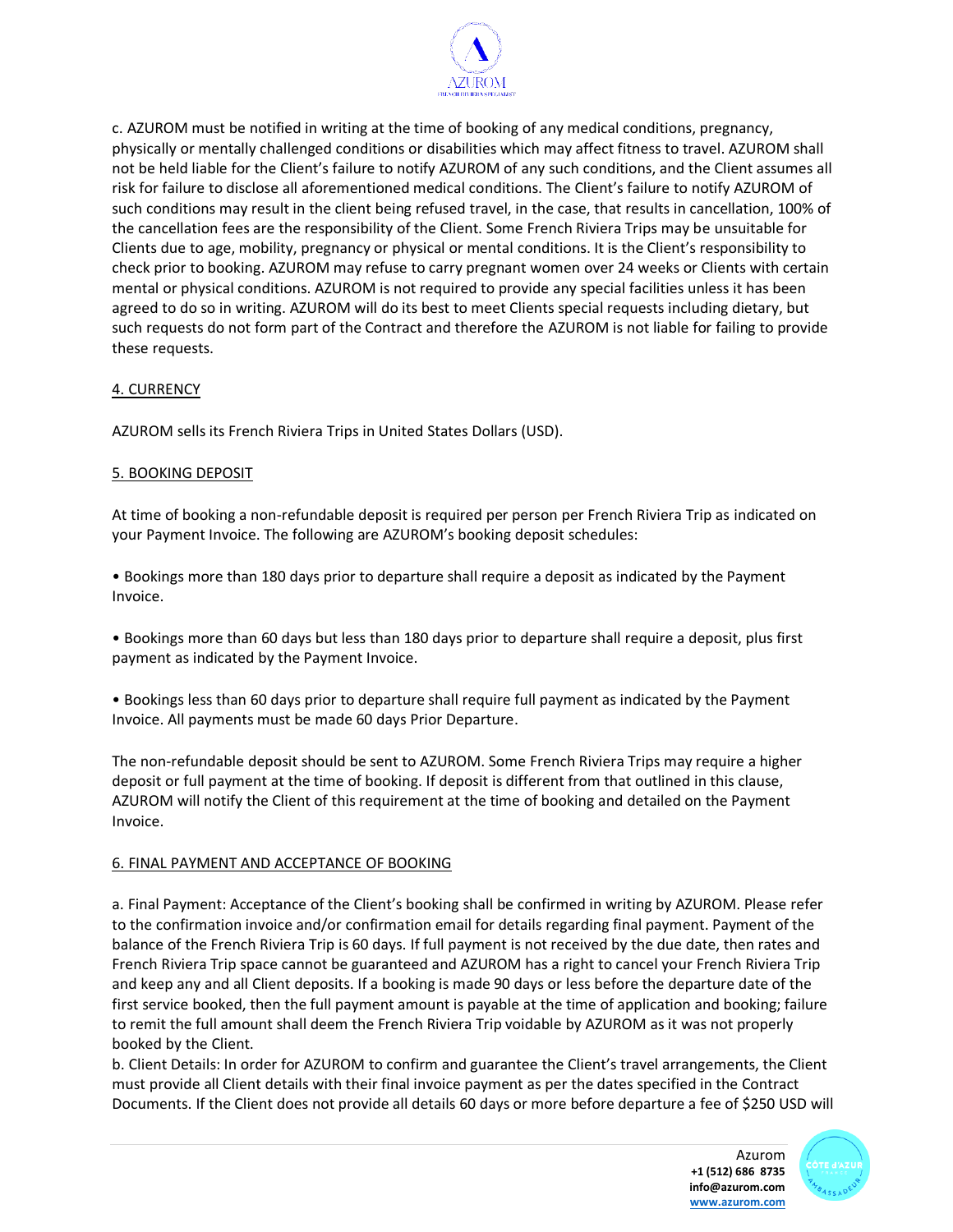

be charged to the Client. In the event where client details have not been received by AZUROM 45 days prior to the Client's French Riviera Trip departure, AZUROM reserves the right to treat the French Riviera Trip as cancelled and the participant acknowledges that their spot on the French Riviera Trip will be forfeited, and full penalties will apply. Client detail requirements may vary by French Riviera Trip.

c. Traveling with Children: The minimum age for Clients traveling on a French Riviera Trip is based on the French Riviera Trip chosen. An adult over the age of 21 must accompany every 2 children under the age of 18. All inquiries with respect to children are subject to review and approval by AZUROM, which maintains and reserves the right to restrict the number of travelers under the age of 18 on French Riviera Trips. If the adult accompanying the child is not the child's parent, then a "Parental Consent Guardianship Form" must be signed by the parent or legal guardian and received by AZUROM prior to departure.

d. Credit Card Charges: AZUROM shall not be responsible for any charges applied to credit card transactions and shall not refund or return any fees by third parties as incurred during the transaction of the French Riviera Trip cost.

## 7. CANCELLATION / TERMINATION OF FRENCH RIVIERA TRIP BY THE CLIENT

General Cancellation- The cancellation charges are expressed hereafter as a percentage of the total French Riviera Trip price, excluding insurance:

• Cancellation 90 days or more before departure: Loss of deposit, which minimum value shall be no less than \$500.00 USD, but can vary based on French Riviera Trip as specified in the French Riviera Trip documentation or AZUROM website.

- Cancellation 61- 90 days prior to departure: 25% of French Riviera Trip Cost as listed on website
- Cancellation 60 days prior to departure: 50% of French Riviera Trip Cost as listed on website
- Cancellation 59 days or less prior to departure: No Refund
- Cancellation at or after trip departure: No Refund

• Custom French Riviera Trips may vary in cancellation policy from those described herein, and will be detailed at time of booking.

#### 8. CANCELLATION / TERMINATION OF FRENCH RIVIERA TRIP BY AZUROM

AZUROM reserves the right to cancel any French Riviera Trip for any reason, but will not cancel a French Riviera Trip less than 60 days before departure except for force majeure as outlined in Section 17, for local permitting issues or any other reasonable concern. When a French Riviera Trip is cancelled by AZUROM, the Client may choose between a full refund of all monies paid, or, if offered in the sole discretion and option of AZUROM, any alternative French Riviera Trip offered by AZUROM at no extra cost to the Client save for any local payments required as outlined in the final Contract Documents for the alternative French Riviera Trip and/or any other literature or itinerary received by the Client from AZUROM. AZUROM is not responsible for any direct, incidental, consequential damages, expenses or losses that the Client may have incurred as a result of the booking including, but not limited to, visas, vaccinations, non-refundable flights or rail, nonrefundable car parking or other fees, loss of earnings, or loss of enjoyment and opportunity. If the alternative French Riviera Trip chosen is of a lower value than that originally booked, then the Client is entitled to a

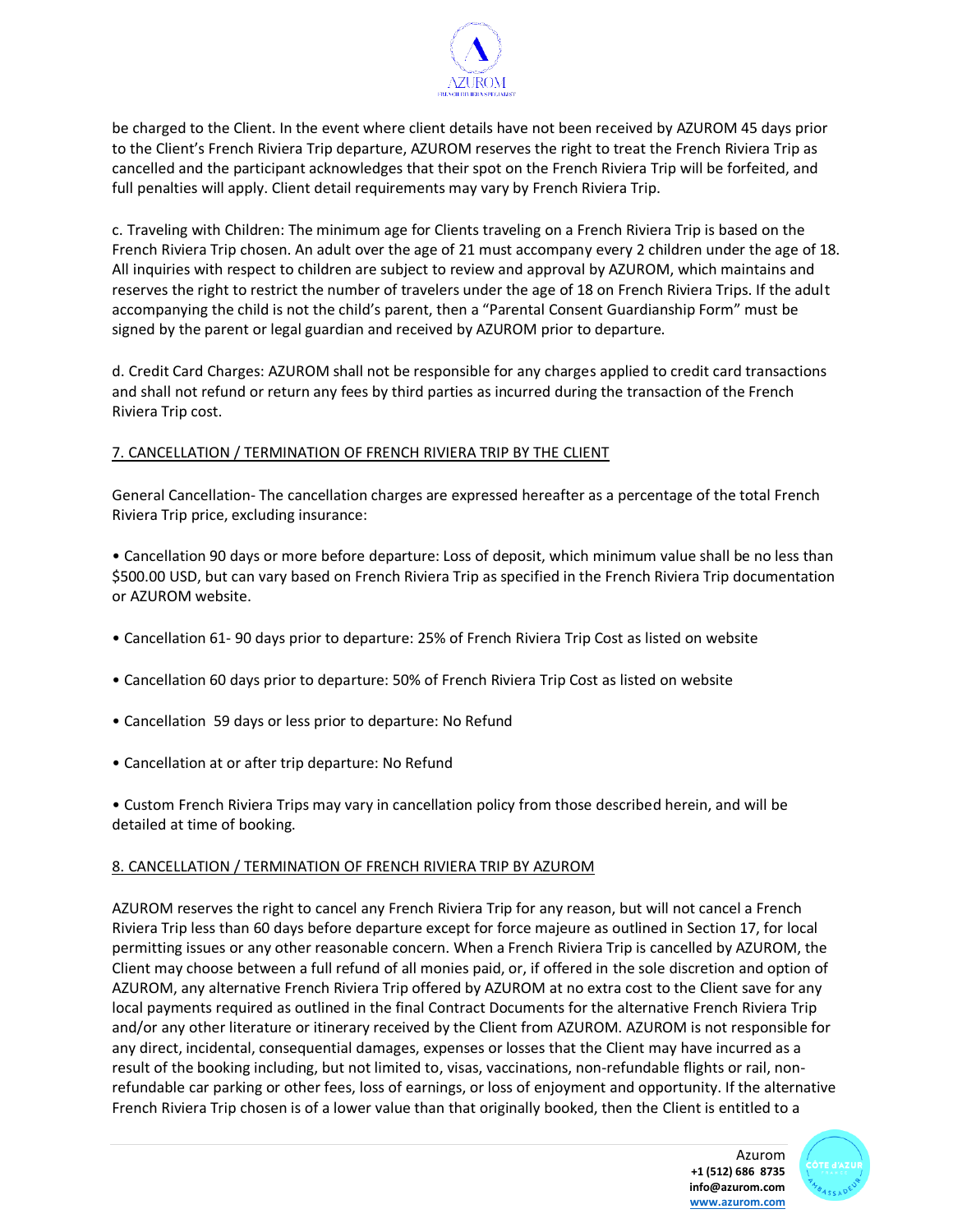

refund of the price difference. If the Client is offered a refund but requests an alternative tour of a higher value than that originally booked, then the Client must pay the difference in price. Where a significant element of the French Riviera Trip cannot be provided, AZUROM will make suitable alternative arrangements for the continuation of the French Riviera Trip. If it is not possible to provide a suitable alternative or the Client reasonably rejects any suitable alternatives, AZUROM will provide the Client a refund of unused French Riviera Trip portions.

## 9. UNUSED SERVICES

There will be no discounts or monies refunded for missed or unused services, including the Client's voluntary or involuntary termination/departure from French Riviera Trip, which includes but is not limited to sickness, death of a family member etc, late arrival on the French Riviera Trip, or premature departure either voluntarily or involuntarily.

#### 10. PRICES AND SURCHARGES

No price increases will be made to a booking 30 days or less before departure. AZUROM reserves the right to impose surcharges (price increases) up to 30 days before departure due to unfavorable changes in exchange rates, increases in transportation/fuel costs, increases in local operator costs, taxes, or if government action should require us to do so. AZUROM will absorb 5% of any such surcharge. If the surcharge/price increase is for more than 5% then the remainder will be charged. If any surcharge results in an increase of more than 35% of the French Riviera Trip cost, excluding insurance premiums, the Client may cancel the booking within 14 days of notification of the surcharge and obtain a full refund of all monies paid to AZUROM (excluding French Riviera Trip Cancellation Insurance Premiums and/or flights). All cancellation requests shall be received in writing via email with a reply from AZUROM.

#### 11. BROCHURE AND WEBSITE VALIDITY / WARRANTY OF STATEMENTS

The prices in this brochure and website are based on the rates and costs in effect at time of the printing the brochure or posting on the website. AZUROM reserves the right to alter any and all prices.

## 12. CHANGES

a. Changes made by AZUROM: While AZUROM will endeavor to operate all French Riviera Trips as advertised, reasonable changes in the itinerary may be made where deemed necessary or advisable by AZUROM. If AZUROM makes a major change, AZUROM will inform the Client as soon as reasonably possible if there is sufficient time before departure. When a major change is made the Client may choose between accepting the change, obtaining a full refund of all monies paid to AZUROM (excluding Trip Cancellation Insurance Premiums and/or flights) or accepting any alternative French Riviera Trip offered by AZUROM. The definition of a major change is deemed to be a change affecting at least one in three full French Riviera Trip days of the itinerary. If the major change is due to force majeure or unforeseen circumstances no compensation is payable. Some changes to the itinerary may happen on French Riviera Trip as a result of unforeseen circumstances or local situations. Any changes made to alter the itinerary as a result will be made with full authority of the Trip Representative and any direct or indirect cost incurred as a result will be the responsibility of the Client.

b. Transfer to another departure (by Client): A transfer from one French Riviera Trip to another can only be made more than 90 days before departure date and only if approved in writing by AZUROM. If such a request is accepted by AZUROM, AZUROM reserves the right to charge up to the deposit amount of the first booked French Riviera Trip. Any request to transfer received less than 90 days before departure will not normally be

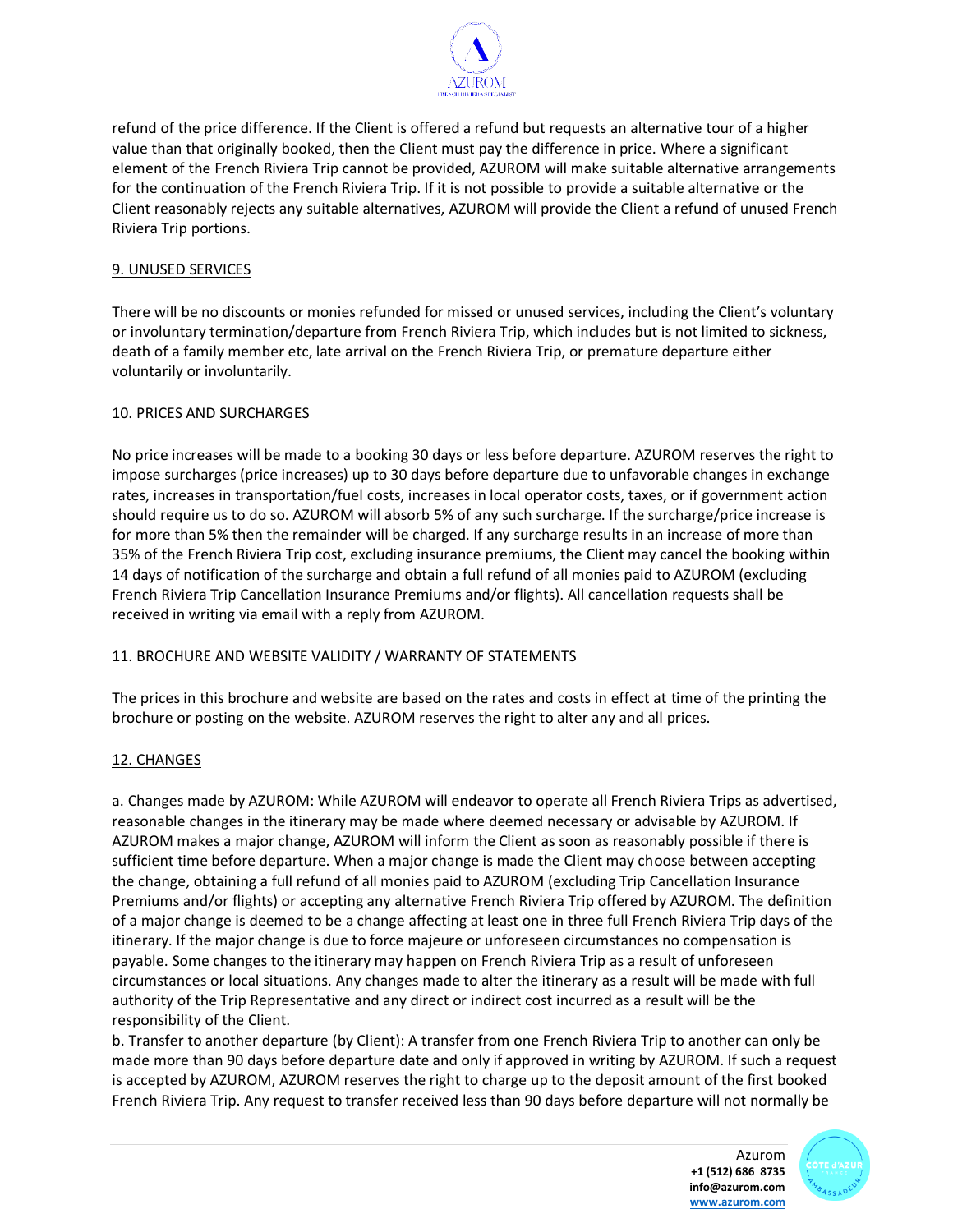

accepted. In this case the Client must cancel the booking and then re-book on another French Riviera Trip. The Client may only transfer the booking to a departure date in the current season and may not transfer the booking to future seasons. Any such transfers will be regarded as cancellations and cancellation fees will apply.

c. Transfer of name: If the Client is prevented from traveling on the French Riviera Trip booked by circumstances such as those which would permit a claim on a standard cancellation insurance policy, the booking may be transferred to another person, provided they meet all the requirements relating to that French Riviera Trip and have read, understood and agree to the Terms and Conditions of this contract. More than 90 days before departure, up to the deposit amount of the French Riviera Trip will apply. Within 60 days name transfers are not permitted.

d. Amendments: Any amendments to a file within 90 days of a departure will depend on availability and will be on a request basis. Any extra costs incurred for making the change will be charged to the client's final balance.

## 13. ACCEPTANCE OF RISK

I understand traveling with AZUROM, LLC may involve risks (and rewards) above and beyond those encountered on a more conventional holiday, and that I am undertaking a French Riviera Trip with inherent dangers. I understand I am traveling to geographical areas where, among other things, the standard of accommodation, transport, safety, hygiene, cleanliness, medical facilities, telecommunications and infrastructure development may not be of the standard I am used to at home or would find on a conventional trip or holiday. I have read and understood the AZUROM TRAVEL, LLC information literature and documents for this French Riviera Trip I am undertaking and have provided details of any pre-existing medical conditions I may have to AZUROM, LLC representatives. I accept these risks and obligations and I fully assume the risks of travel. I fully and forever release and discharge AZUROM, LLC. and all other related, affiliated, associated or otherwise connected corporations, partnerships, individuals and other entities and all of their respective officers, directors, employees, contractors, agents, successors and assigns (collectively, the "Releasees") from any and all costs (including, without limitation, actual legal costs), claims, demands, actions, causes of action and liabilities whatsoever for any and all losses, damages, death or injuries to persons or loss of property, which may be sustained by me in connection with or in any way relating to this trip, due to any cause or reason whatsoever including, without limitation, the reckless, willful or negligent actions or omissions of the Releasees or any other person or persons. Optional Activities: I understand during my trip there may be opportunities to undertake activities, which do not form part of the itinerary. I understand AZUROM , LLC makes no representations about the safety or quality of the activity, or the standard of the independent operator running it. I also understand AZUROM, LLC is in no way responsible for my safety should I elect to enter into such optional activities. With full knowledge of the above, I may still elect to partake in the activity, and if I do so, I assume full responsibility for any risks involved, and the waiver and release of the Releasees set out in the foregoing paragraph shall apply to such optional activities.

#### 14. AUTHORITY ON FRENCH RIVIERA TRIP

By booking with AZUROM, the Client agrees to abide by the authority of the French Riviera Trip Representative or AZUROM representative. The Client must at all times strictly comply with the laws, customs, foreign exchange and drug regulations of all countries visited. If the Client is affected by any condition, medical or otherwise, that might affect other people's enjoyment of the French Riviera Trip, the Client must advise AZUROM at the time of booking. Should the Client fail to comply with the above or commit any illegal act when on the French Riviera Trip or, if in the opinion of the French Riviera Trip Representative, the Client's behavior is causing or is likely to cause danger, distress or annoyance to others AZUROM may terminate that Client's travel arrangements without any liability on AZUROM's part and the

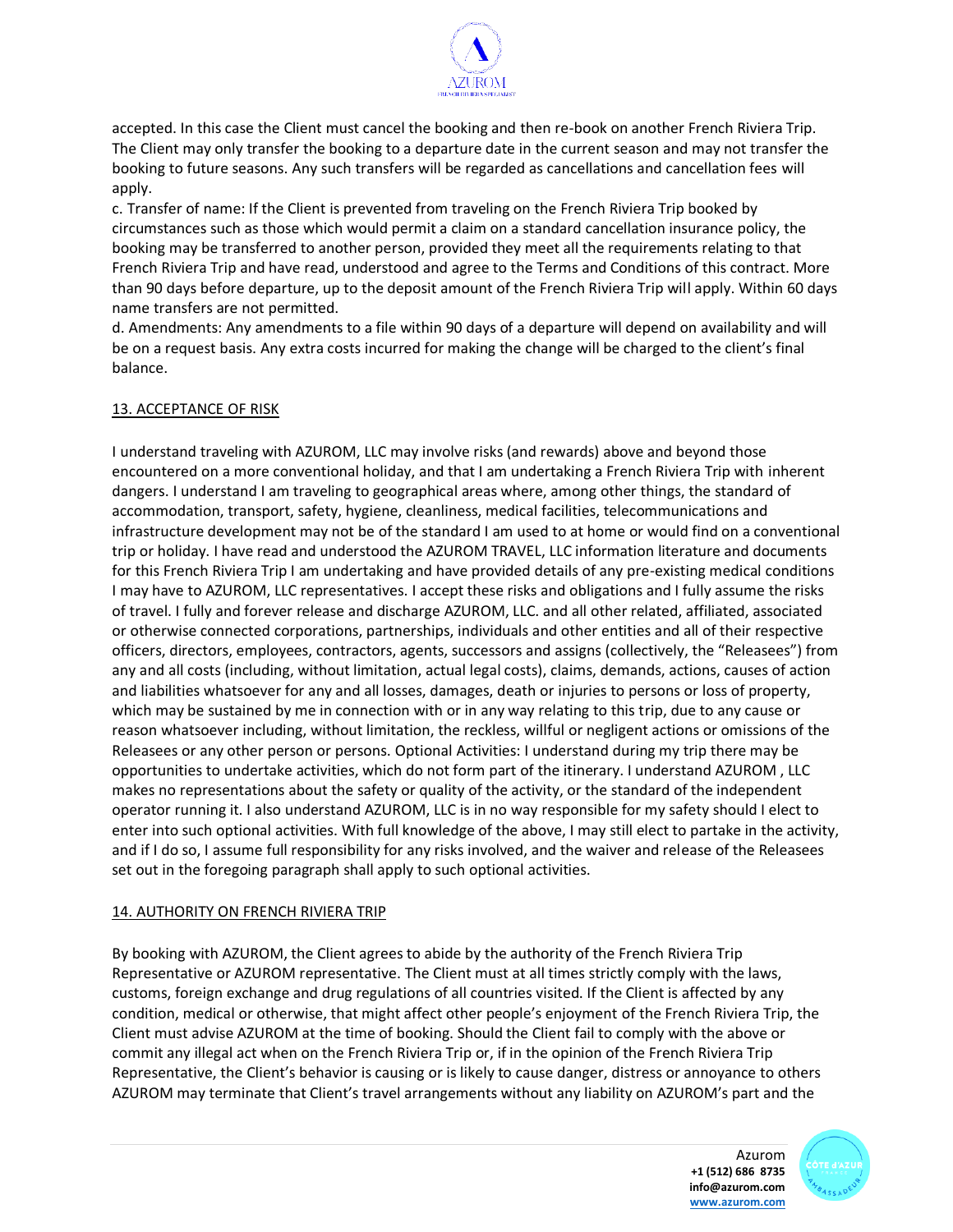

Client will not be entitled to any refund for unused or missed services or costs incurred resulting from the termination of the travel arrangements.

#### 15. GUARANTEED DEPARTURES

AZUROM guarantees selected departures at their sole discretion. This guarantee of departure is subject to force majeure situations, and AZUROM reserves the right to remove the guaranteed designation at anytime due to circumstances beyond reasonable control. AZUROM will not be held accountable for any indirect cost resulting to the client for this action.

## 16. TRAVEL DOCUMENTS

a. The Client must be in possession of a valid passport required for entry, departure and travel through each destination point along the itinerary of the French Riviera Trip, (passport must be valid 6 months past the return date), all visas, permits, and certificates including vaccination certificates, insurance policies required for the whole of the journey. The Client accepts full responsibility for obtaining all such documents, visas and permits prior to the start of the French Riviera Trip and is solely responsible for any adverse consequences resulting from missing or defective documentation. Any information or advice given by AZUROM regarding visas, vaccinations, climate, clothing, baggage, special equipment, etc. is purely advisory, provided as a courtesy to the Client, and AZUROM is not responsible for any errors or omissions as to the information provided.

b. To expedite the issuing of AZUROM travel documents please note that all French Riviera Trip related travel documents such as vouchers, itineraries and invoices will be sent via email once full payment has been received by AZUROM. AZUROM reserves the right to impose a fee for those Clients who wish to receive paper documents.

#### 17. FORCE MAJEURE

AZUROM shall not be liable in any way to the Client for death, bodily injury, illness, damage, delay or other loss or detriment to person or property, or financial costs both direct and indirect incurred, or for AZUROM's failure to commence, perform and/or complete any duty owed to the Client if such death, delay, bodily injury (including emotional distress or injury), illness, damage or other loss or detriment to person or property is caused by a Force Majeure Event. Force Majeure Event's are defined as one whose occurrence was not reasonably foreseeable at the time of entering into this Contract and which is beyond a party's reasonable control. Such events include but are not limited to, an Act of God, war or war like operations, terrorist activities or threat thereof, civil commotions, labor difficulties, whether or not AZUROM is a party thereto, interference by authorities, political disturbance, howsoever and wheresoever any of the same may arise or be caused, riot, insurrection and government restraint, fire, extreme weather or any other cause whatsoever beyond the reasonable control of AZUROM.

## 18. INSURANCE

It is mandatory that all Clients obtain travel insurance with a minimum medical coverage of \$100,000 USD while travelling with AZUROM and this insurance must cover personal injury, medical expenses, repatriation expenses, and evacuation expenses. Clients must be able to provide proof of their insurance purchase and adequate coverage as per the required amounts above if requested by the Trip Representative or AZUROM Representative. It is strongly recommended the coverage be extended to include cancellation, curtailment, and all other expenses that might arise as a result of loss, damage, injury, delay or inconvenience occurring to

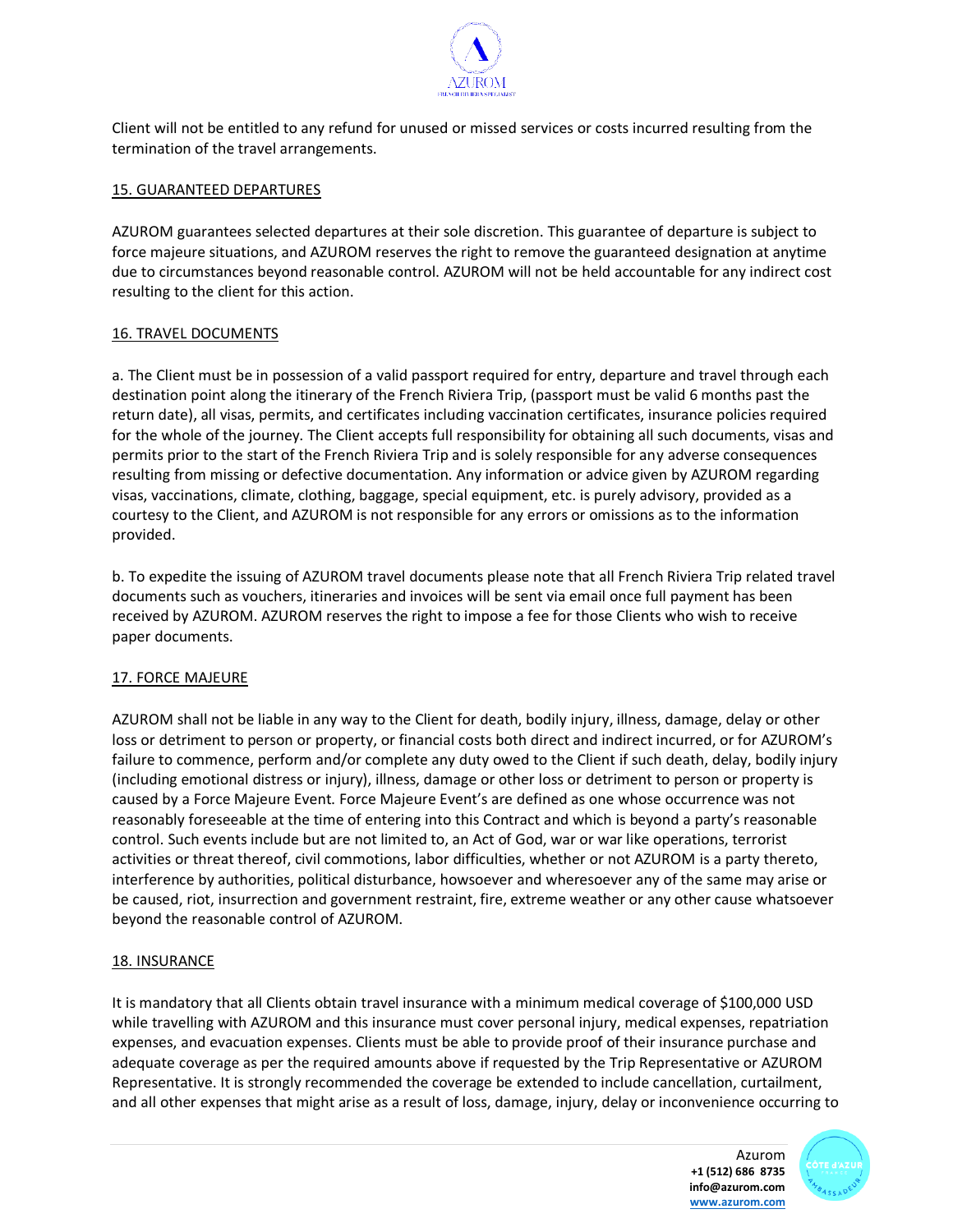

the Client. AZUROM shall have no liability for loss, theft of or damage to baggage or personal effects. Personal belongings lost or stolen, are not subject to reimbursement by AZUROM. Losses due to ordinary wear and tear or Force Majeure events are not reimbursable. AZUROM does not accept responsibility for and in no event shall be liable for loss or damage of valuables or other articles left in or on facilities used by AZUROM including, but not limited to, hotels, pensions, campsites, homestays, vessels, expedition vehicles, or any other mode of transportation. When the Client has obtained travel insurance through AZUROM, the Client acknowledges that he or she is satisfied with the levels of insurance arranged by AZUROM. Where the Client has declined to purchase insurance through AZUROM, the Client acknowledges that the cost of the French Riviera Trip does not include insurance, and that the Client is required to obtain separate coverage at an additional cost. When obtaining travel insurance from a source other than AZUROM the Client must ensure the insurer is aware of the type of travel to be undertaken.

## 19. STANDARDS ON FRENCH RIVIERA TRIP

The Client acknowledges the quality of the products and services, including accommodations, transport and all other services related to the French Riviera Trip that are organized by AZUROM or its representatives are likely to be different in standard to what the Client may reasonably expect at home. Further, the Client understands, appreciates and accepts any variance in quality or level of service as a part of the French Riviera Trip travel experience. All arrangements made by AZUROM are done so with best of intentions to match any description provided, however, the Client reasonably allows for local conditions to influence products and services.

## 20. RESPONSIBILITY FOR YOUR FRENCH RIVIERA TRIP

All services herein are organized by AZUROM. Notice is hereby given that all arrangements made on behalf of the Client are made by organizers on the sole condition that the organizers shall not be held responsible for any injury, death, accident, delay, loss, damage or irregularity which may be occasioned through acts of any AZUROM and/or persons engaged in carrying out the arrangements. AZUROM acts as an agent for transport companies, hotels and other contractors and shall not be held liable for any injury, damage, loss, delay or irregularity that may occur, including, but not limited to, any defect in a vehicle or any other form of conveying a traveler, acts of God, detention, delays or expenses arising from quarantine, strike, riots, theft, Force majeure events, civil disturbance, government restriction or regulation, accident by aircraft, boat, bicycle, motor vehicle or any other form of transport or in any hotel or guest house, pension, or other form of accommodation. The Client acknowledges that the quality of the products organized by AZUROM including accommodations and all other services related to the French Riviera Trip which are organized by AZUROM, are not within the control of AZUROM and that in any event the quality of such products may be compromised by local conditions. Accordingly, the Client hereby releases AZUROM from all claims and causes of action arising from any damage, loss of enjoyment, inconvenience, or injuries related to the quality of such products. The information contained on AZUROM's website and related marketing materials is correct to the best of AZUROM's knowledge and AZUROM accepts no liability for any inaccuracies contained herein. AZUROM reserves the right to alter any itinerary in progress or service at any time without penalty to AZUROM. Any additional expense or cancellation shall be borne by the customer. The organizer reserves the right to withdraw or refuse any service to any customer at the discretion of the organizer. Payment of deposit is taken as acknowledgement and agreement to these terms and conditions.

## 21. DISCOUNTS

All discounts and reduced pricing are applied at AZUROM's discretion.

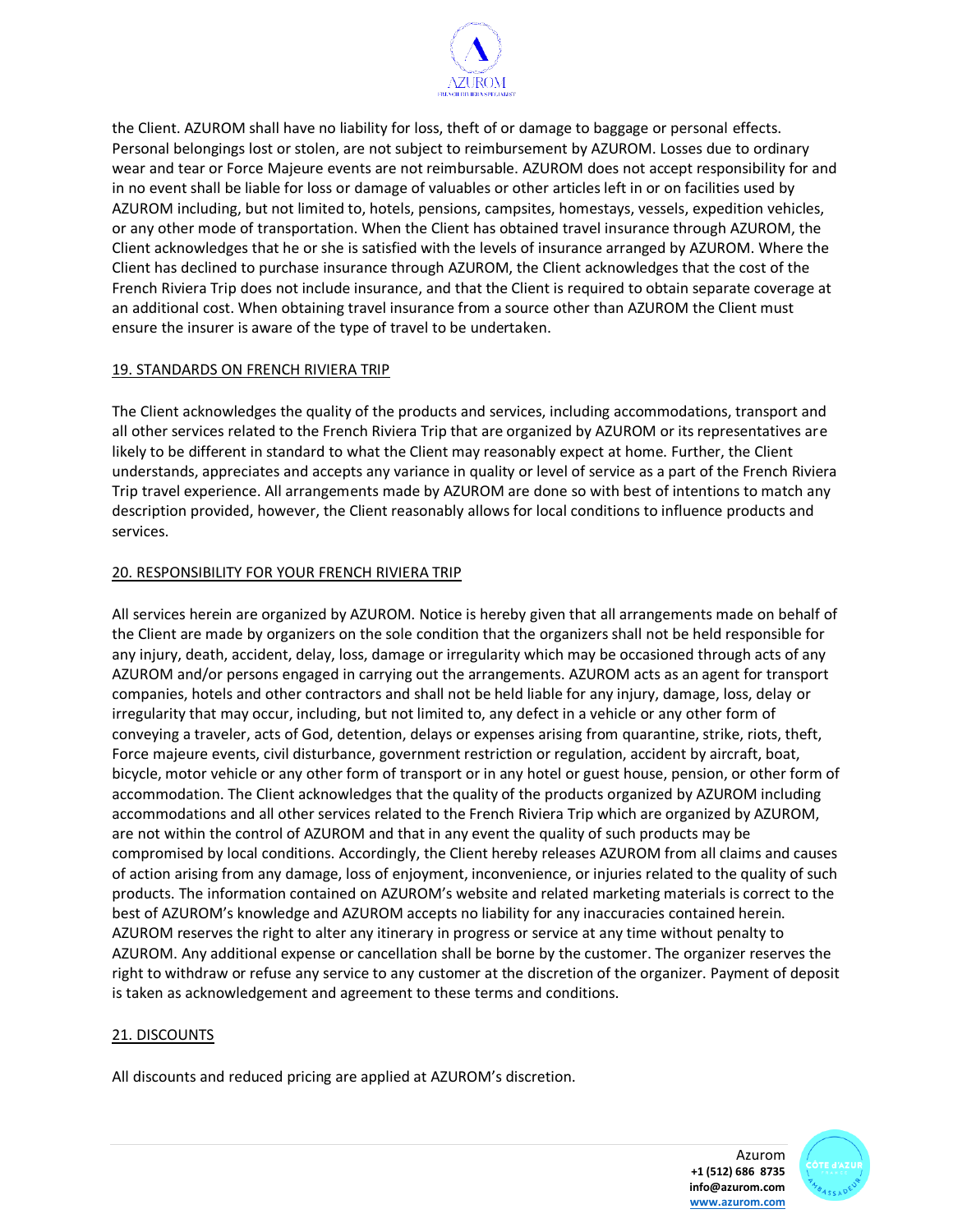

## 22. CLAIMS AND COMPLAINTS

If a Client has a complaint against AZUROM, the Client must first inform the French Riviera Trip Representative at the earliest opportunity to allow the grievance to be rectified. If satisfaction is not reached, the Client must contact an AZUROM representative while on a French Riviera Trip in order to ensure that AZUROM is provided the opportunity to rectify the matter. Failure to indicate dissatisfaction while on the French Riviera Trip may bar or reduce the Client's ability to claim compensation from AZUROM. If satisfaction is still not reached through these means on a French Riviera Trip, then any further complaint must be put in writing to AZUROM via email at info@azurom.com, no later than three days after the final day of the Client's French Riviera Trip. AZUROM will not accept any liability for claims received after this period. It is the responsibility of the client to be familiar with and follow AZUROM's claims and complaints process.

## 23. SUPPLIERS CONDITIONS

Airlines, railways, coach and shipping companies and other suppliers have their own booking conditions or conditions of carriage, and the Client will be bound by these as far as the relevant transport provider or supplier is concerned. Some of these conditions may limit or exclude liability on the part of the relevant transport provider or other supplier, and they are often also subject to various international conventions. AZUROM's liability will be limited to and shall not exceed that of its suppliers. The Client is precluded from making a double recovery by making the same claims and seeking the same recovery against AZUROM and its suppliers.

## 24. LOCAL CONDITIONS

France is considered a very safe country. The Client acknowledges he or she will be visiting places where the political, cultural and geographical attributes present certain risks, and physical challenges greater than those present in her or his daily lives. By booking travel with AZUROM, the Client acknowledges she or he has considered the potential risks and challenges, and expressly assumes the risks attendant to such travel conditions. The Client is solely responsible for acquainting themselves with customs, weather conditions, physical challenges and laws in effect at each stop along the itinerary, and are encouraged to locate or make contact prior to embarkation with his/her local embassy or consulate in each destination.

## 25. OPTIONAL EXTRAS

Optional extras do not form part of the French Riviera Trip or contract. It is understood and accepted by the Client that any assistance given by the French Riviera Trip Representative or representative in arranging optional extras does not impose liabilities of any kind on AZUROM. Accordingly, the Client hereby releases AZUROM from all claims and causes of action arising from any damages, loss of enjoyment, inconvenience, or injuries related to the quality of such products. Optional extras include, as example, but are not limited to, rafting, horseback riding, sightseeing flights and other extras that are not included in the French Riviera Trip price.

#### 26. SEVERABILITY

In the event that any term or condition contained herein is unenforceable or void by operation of law or as being against public policy or for any other reason, then such term or condition shall be deemed to be severed from this Agreement or amended accordingly only to such extent necessary to allow all remaining Terms and Conditions to survive and continue as binding.

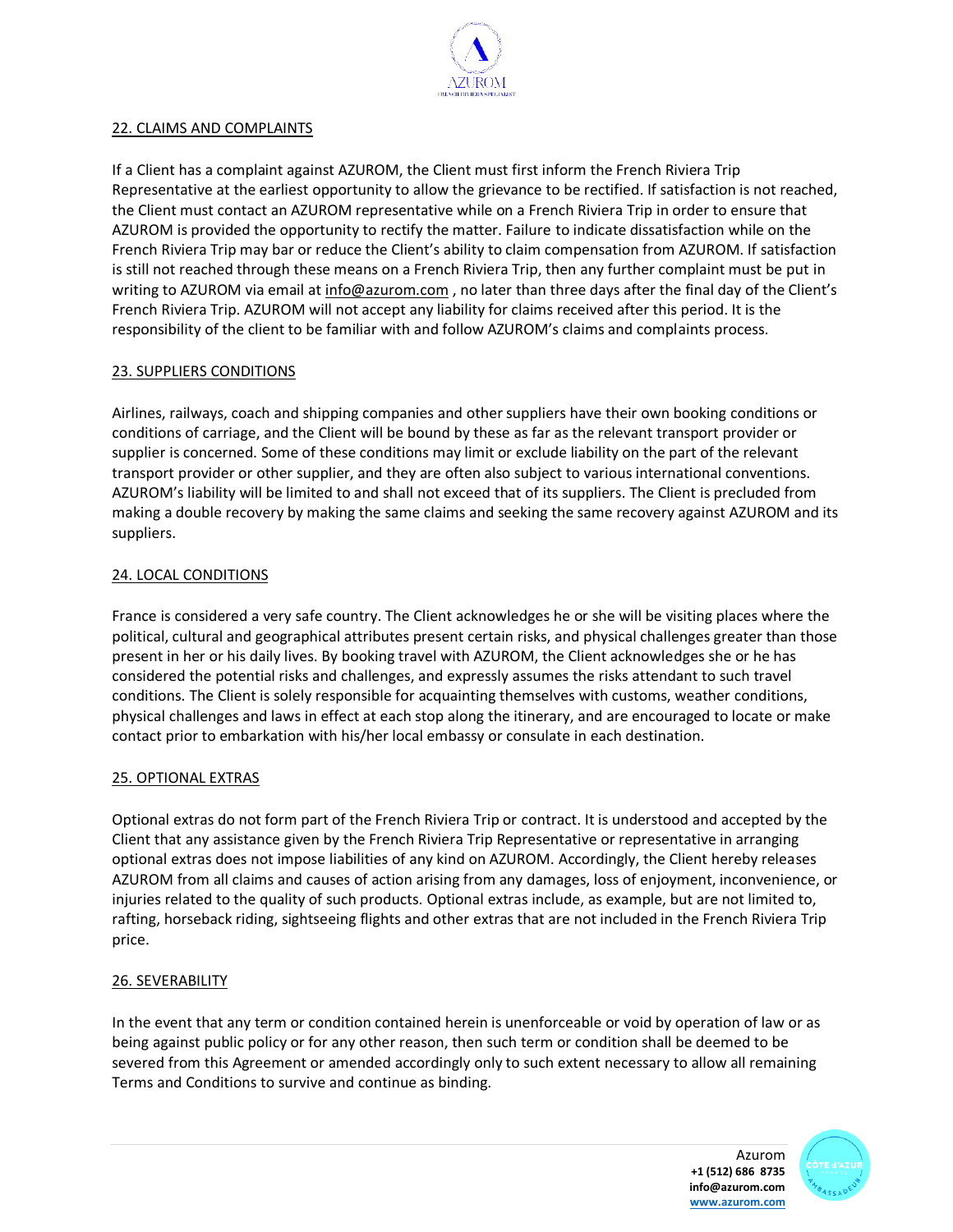

#### 27. SUCCESSORS AND ASSIGNS

These Terms and Conditions shall insure to the benefit of and be binding upon AZUROM and the Client and their respective heirs, legal personal representatives, successors and assigns.

## 28. ERRORS AND OMISSIONS

Although AZUROM has made a concerted attempt to verify the accuracy of statements made herein, AZUROM cannot be held responsible for any error, omission or unintentional misrepresentation that may appear in their brochure, travel documents, or on the website.

## 29. PRIVACY POLICY

AZUROM will provide personal information to suppliers and carriers to enable the operation of the services requested. AZUROM will do all reasonably possible in endeavoring to protect personal information.

## 30. FINANCIAL SECURITY

To ensure French Riviera Trip arrangements are fully protected, all monies received as payment for French Riviera Trips booked with AZUROM will be deposited in an account with Chase Bank in the USA. Money is held in until the French Riviera Trip is completed or the services comprising the French Riviera Trip have been paid for by AZUROM.

#### 31. APPLICABLE LAW AND CHOICE OF FORUM

This Agreement shall be governed by, and construed in accordance with, the laws of the State of Texas without regard to applicable conflict of law provisions.

#### 32. UPDATING OF TERMS AND CONDITIONS

AZUROM reserves the right to update and amend these terms and conditions at anytime. It is the responsibility of the Client to keep updated with any changes. The current version of terms and conditions will always be found on the website www.AZUROM.com and will be the terms referred to in any dispute.

#### **PRIVACY POLICY**

AZUROM will provide personal information to suppliers and carriers to enable the operation of the services requested. AZUROM will do all reasonably possible in endeavoring to protect personal information.

AZUROM TRAVEL DATA PROTECTION POLICY

Updated: May 1st, 2018

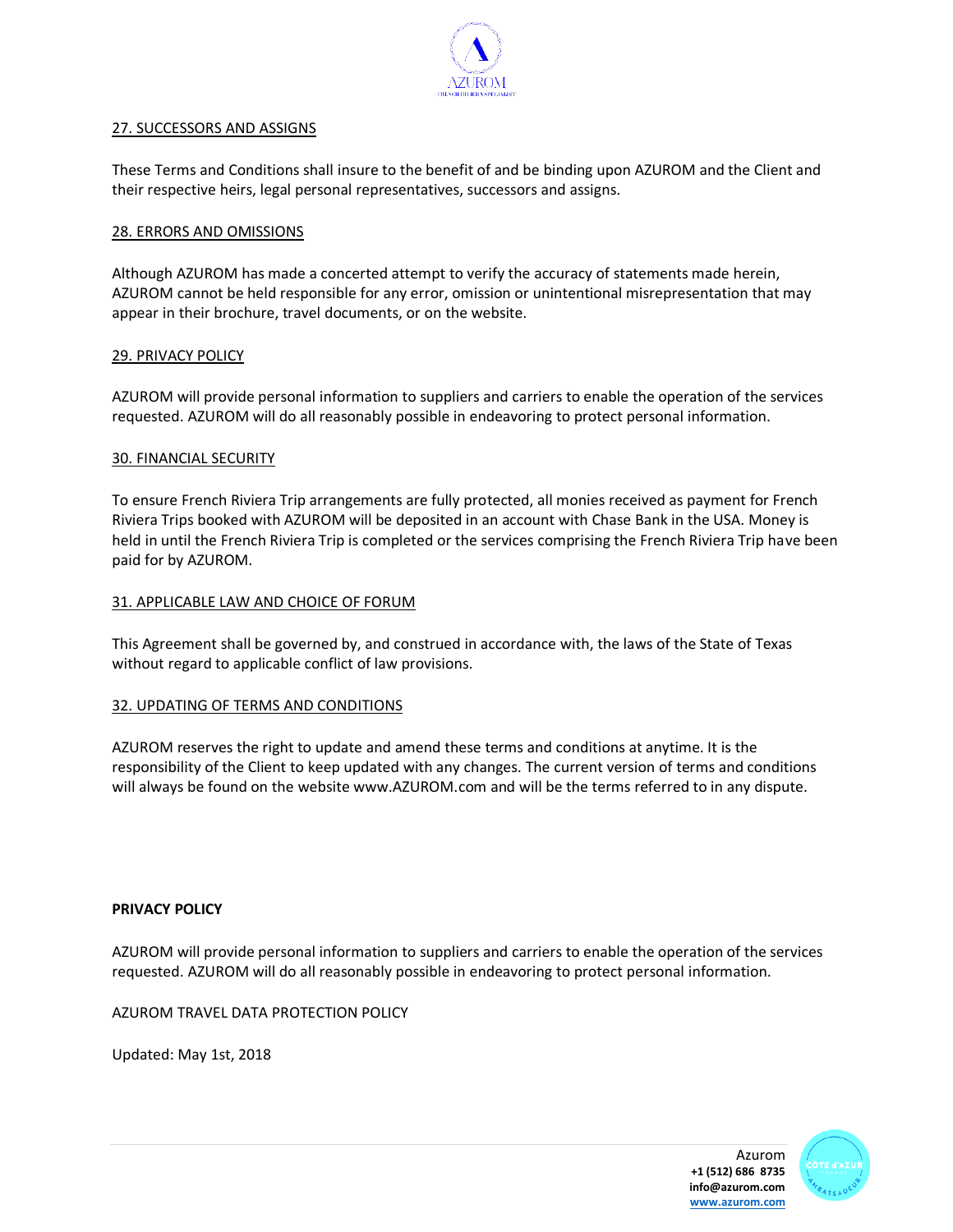

AZUROM travel is committed to processing data in accordance with its responsibilities under the GDPR and other subsequent laws. If you have any questions about our data protection policy, you can contact us at info@azurom.com

This data protection policy ensures AZUROM LLC: Complies with data protection laws, follows good practices, is transparent about how it stores and processes individuals' data, protects itself from the risks of a data breach, protects the rights of staff, customers, and partners

## INFORMATION WE COLLECT ABOUT YOU

For the purpose of providing a travel service to you, AZUROM travel may collect and hold personal information such as:

- Your name, date of birth, gender, postal address, telephone number, email address, passport details, medical information and travel insurance details (where required).
- Details of the products and services you have purchased from us or which you have enquired about, together with any additional information necessary to deliver those products and services and to respond to your inquiries.

## HOW IS YOUR PERSONAL INFORMATION USED?

AZUROM travel may collect, use or disclose your personal information, either directly or through booking partners, for the purposes of offering or booking travel services on your behalf, such as your name, age, address, phone number, e-mail address, emergency contact information, passport information, travel medical information (where required), insurance details, nationality, residency, nutrition preferences, trip evaluations, travel and accommodation preferences, comments you provide us, trip destination information, and payment-related information. This personal information enables us to provide you with trip information, book flights, accommodations, process payments, and provide similar travel services.

If you book an AZUROM travel trip, AZUROM LLC may rely on local third party French Riviera Trip providers. Please be aware that AZUROM LLC may be required to provide certain personal information to our third party French Riviera Trip providers for the purposes of delivering your experience. When you book travel services with us, you consent to collection, use and disclosure of your personal information by AZUROM LLC—and the corresponding collection and use by the relevant travel partners or suppliers—for the purposes of administering and delivering the travel services you requested.

#### NEWSLETTERS AND CONTACT FORMS

We may also collect personal information, including contact information such as name, address, and phone number or email address if you elect to fill out one of our contact forms, subscribe to our newsletter, or request information from us via email. We use this personal information for the purposes of delivering the information you request.

#### EUROPEAN RESIDENTS: TRANSFERS OF DATA OUTSIDE EUROPE

Please note that if you are resident in the UK, European Union or European Economic Area ("EEA") we may hold your personal information outside of the EEA. For instance, your personal information may be held by us in United States (which has been recognized by the European Commission as having an adequate level of privacy protection).

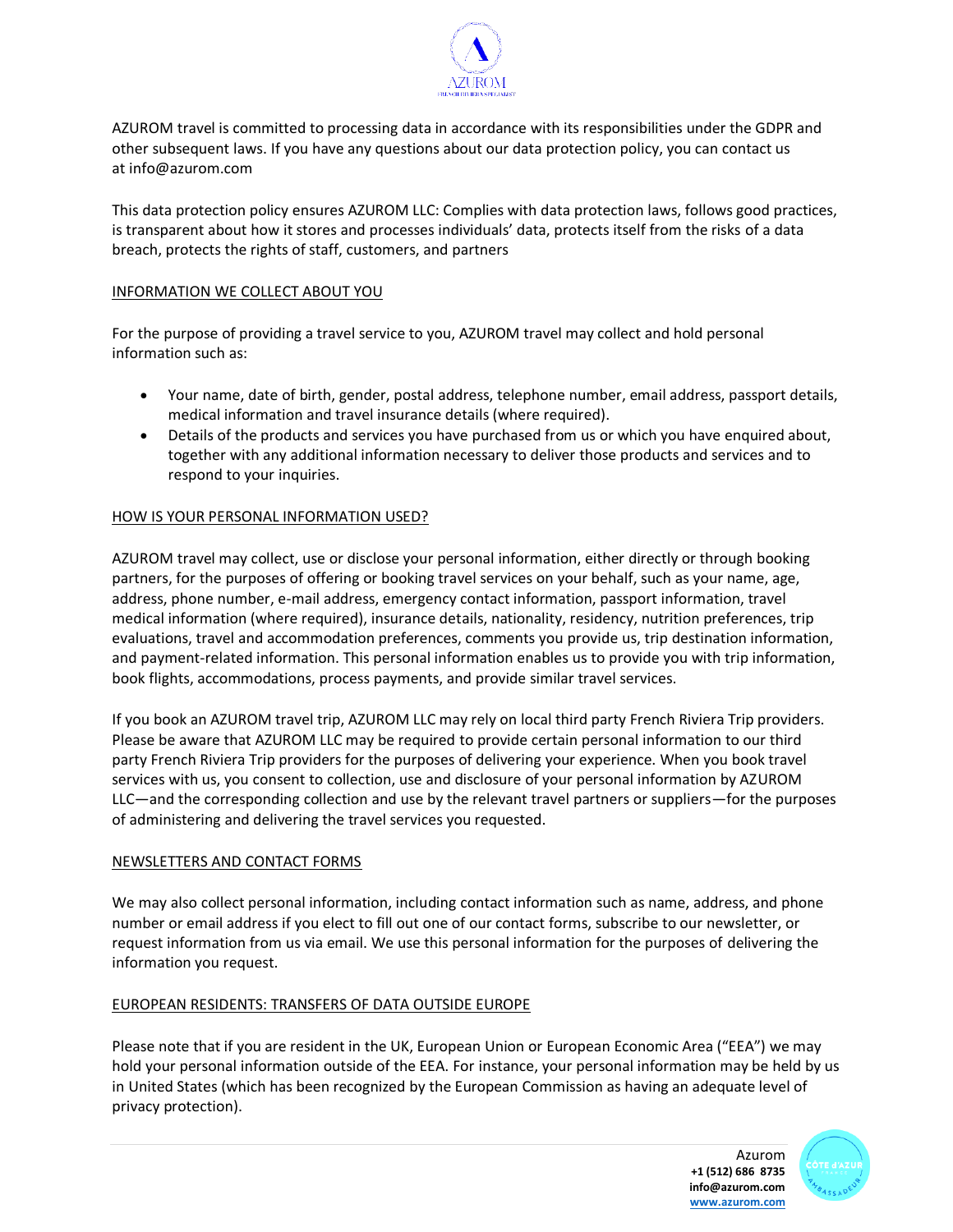

We may also need to transfer your personal information to travel suppliers and other third parties outside of the EEA, for instance where a supplier is based outside of the EEA. Countries outside of the EEA may not have the same level of privacy laws as exist in the UK, Canada and the EEA. We will take reasonable steps to ensure that your privacy rights are protected.

## HOW IS YOUR PERSONAL INFORMATION PROTECTED?

We have implemented measures designed to help protect personal and sensitive information provided to us. We maintain reasonable administrative, technical and physical safeguards in an effort to protect against unauthorized access, use, modification and disclosure of personal information that is in our custody and control.

## CHANGES TO THIS PRIVACY POLICY

It may be necessary for AZUROM LLC to amend or make revisions to this Data Protection Policy. If we make a change to the Policy, the revised version will be posted on our website. Please refer to this Data Protection Policy for the latest information about our personal information practices.

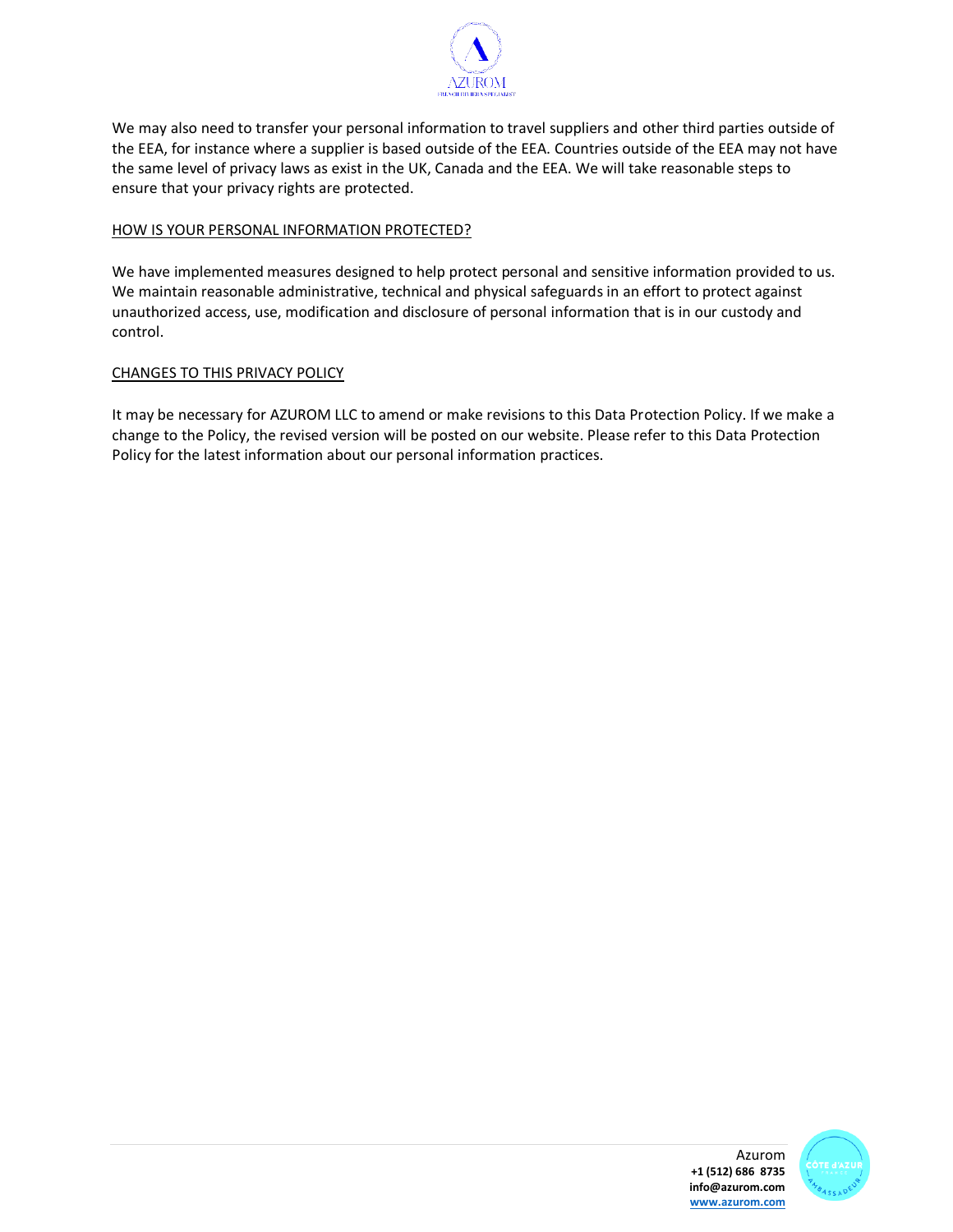

# **Who is Céline and Azurom**



This photo was taken in Nice, "jardin de Cimiez" where you can find Roman ruins, a Franciscan monastery, and the Matisse Museum. This special spot combines centuries-old olive trees and many layers of history.

A spot not to be missed on the tour of course  $\odot$ 

## **Azurom was born out of a true passion for the French Riviera, "La Côte d'Azur", and all it can offer.**

**"***My name is Céline, founder of Azurom, a boutique travel company based in the USA. I was born and raised on the French Riviera.*



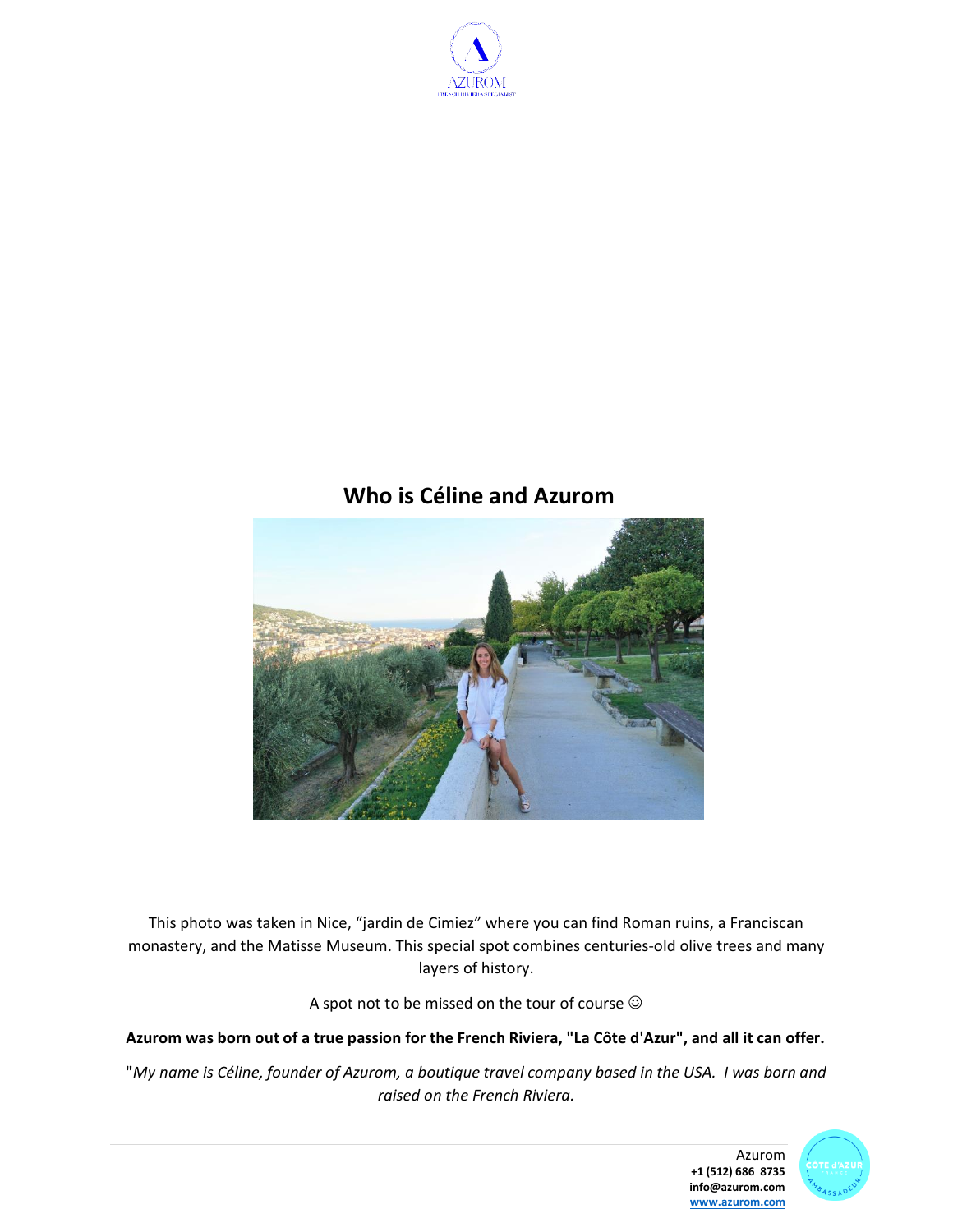

*I worked for the Tourism Board of the French Riviera before pursuing careers in Cultural Anthropology, and Fundraising.*

*I have been appointed "Ambassadrice Côte D'Azur" in 2018 in recognition of my work in this region.*

*Azurom is a product of all these experiences that allow me to bring complete bespoke experience, just for you.* 

*I love working with small group of travelers.*

*I handpick all the service professionals and vendors I work with.* 

*I love to point to all my favorite restaurants, romantic spots, viewing spots.*

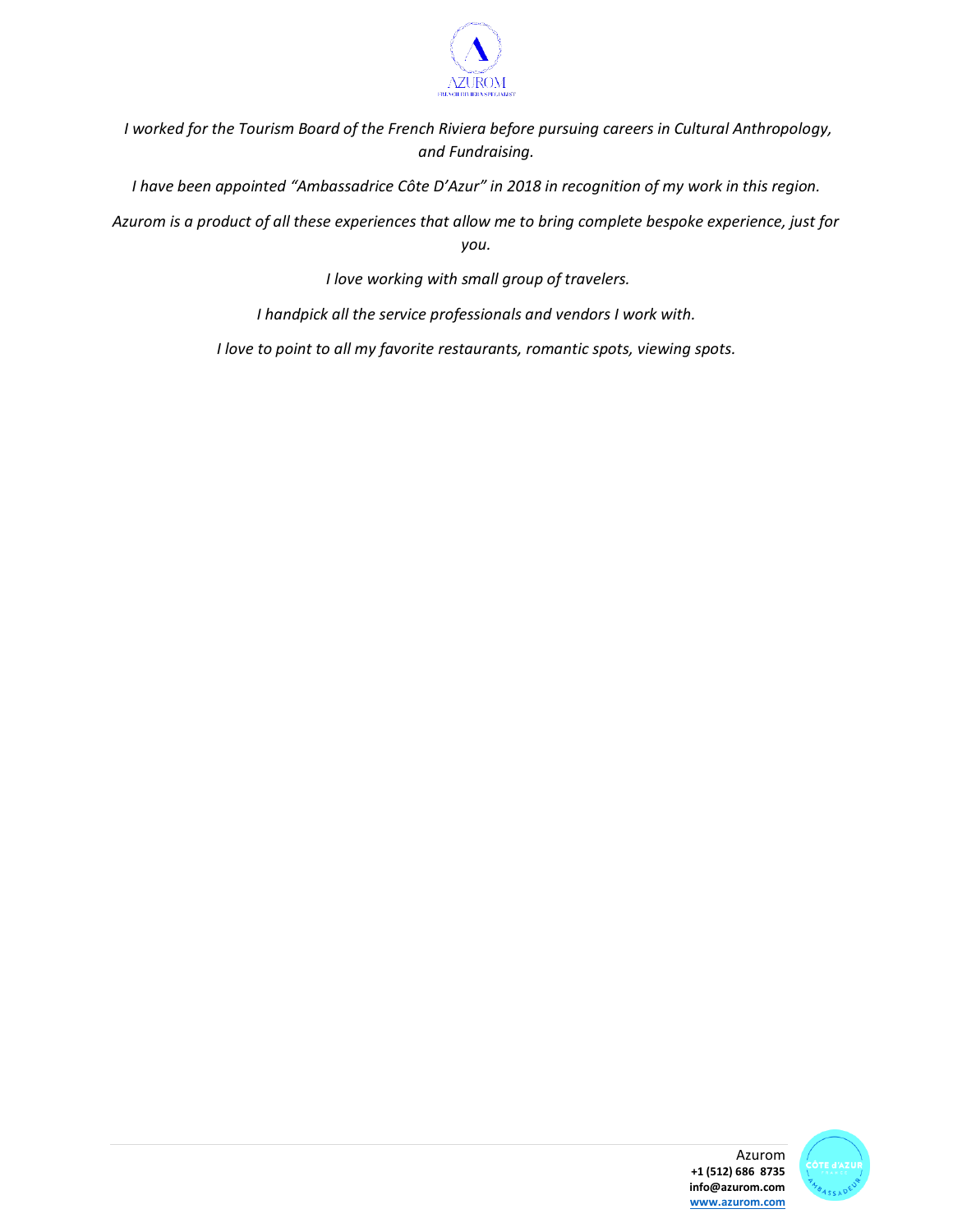

## **SOME TESTIMONIALS**

These are copied from various Azurom online Social Medias

**Philip C. Taiwan: "***Azurom is really the way to go, if you plan on visiting the French Riviera. Céline knows the best ways to enjoy the area. We're so glad to have met her. Looking forward to the next time"*!

**Corina P. Norway : "***Great trip organized by Azurom. Céline knew where to take us depending on the weather and our mood. Was fun having her plan our weekend and not spending one minute reading maps and restaurant reviews in order to have a good time. Highly recommend this holiday planner!"*

**Anne-Sophie B. Paris: "***What an amazing stay!.... Céline has always very good advices on where to go, she is a real insider - knowing the region by heart since her childhood. I strongly recommend!"*

**Eugenia B. Italy:** *"... We were happy to make this choice and we had a great time! Thank a lot, Céline!"*

**Elizabeth M. USA: "***My family adored this! …good as any top resort accommodations. (...) so easy for us. Merci! We had a wonderful vacation!"*

**Antti I., Germany: "***We spent a lovely family week ... Everything was smooth and well thought through"*